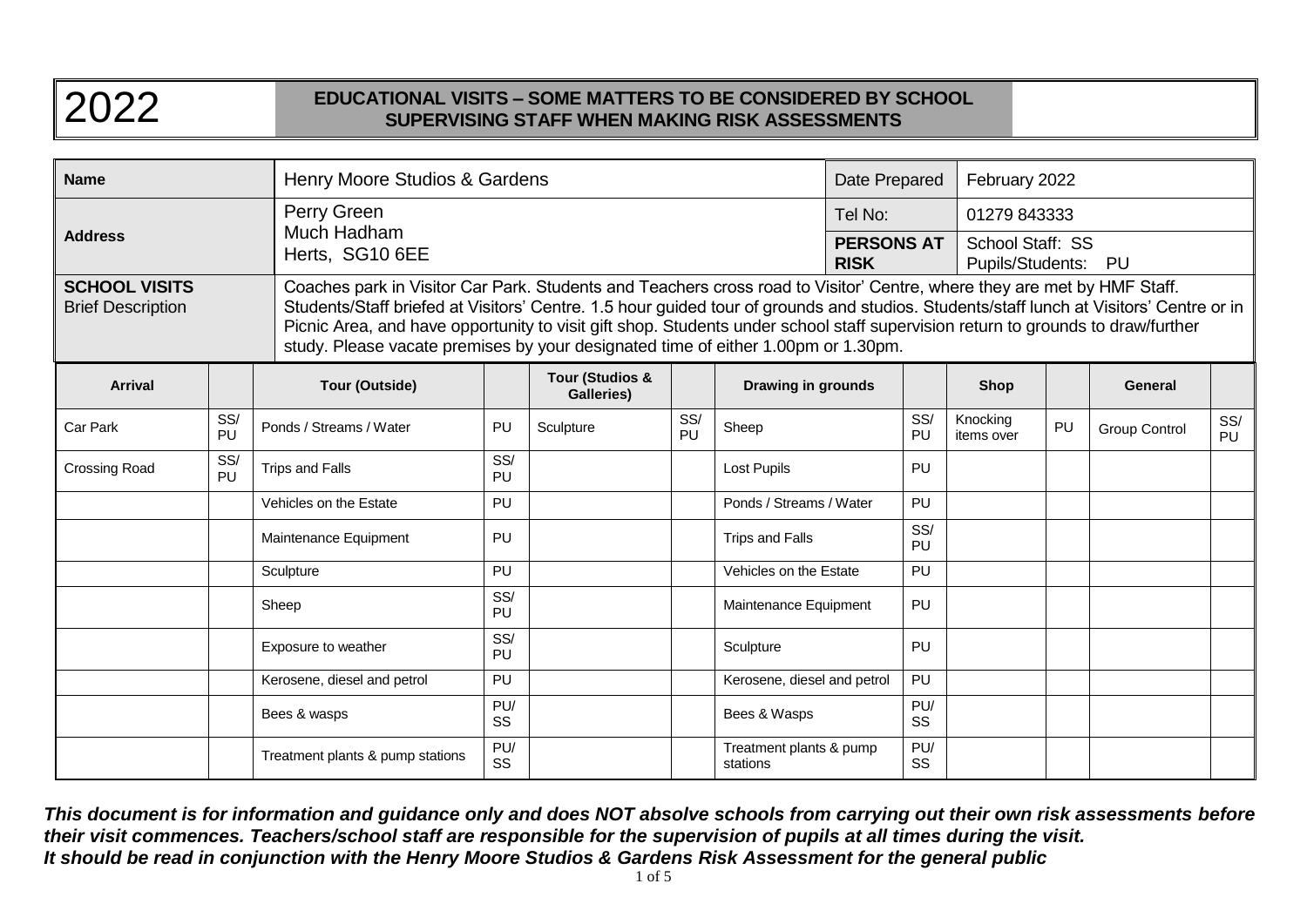

| <b>What could cause HARM?</b>                                                            | WHO might be Harmed and HOW?                                                                                                                                                              | <b>CONTROL MEASURES</b><br>HM control measures and suggestions for School Staff                                                                                                                                    | <b>Residual</b><br><b>Risk</b><br><b>High/Mediu</b><br>m/Low |
|------------------------------------------------------------------------------------------|-------------------------------------------------------------------------------------------------------------------------------------------------------------------------------------------|--------------------------------------------------------------------------------------------------------------------------------------------------------------------------------------------------------------------|--------------------------------------------------------------|
| Vehicles using car park                                                                  | Possibility of knocks or bumps by moving vehicles to<br>persons exiting bus.                                                                                                              | School Staff exit bus first and escort/guide pupils to Visitors' Centre<br>If plant being used area cordoned off by HM                                                                                             | Low                                                          |
| Road has to be crossed to<br>reach estate. Blind corner and<br>some cars travel too fast | Injury to staff and or pupils from passing vehicles.                                                                                                                                      | HM staff brief School Staff ahead of visit.<br>Pupils to be carefully supervised by School Staff whilst crossing and walking<br>along road / driveway.                                                             | Medium                                                       |
| Ponds, streams and<br>waterways                                                          | Estate has several of these. Staff/Pupils could fall or slip<br>into them.                                                                                                                | HM staff brief and remind School Staff<br>HM have warning signs where appropriate<br>Ponds fitted with pond safety grids or fenced off<br>Pupils made aware of the dangers and closely supervised by school staff. | Low                                                          |
| Uneven and slippery paths<br>and ground                                                  | Possibility of slips, falls and injury                                                                                                                                                    | Pupils reminded of the nature of a rural estate                                                                                                                                                                    | Medium                                                       |
| Contractor and HM staff<br>vehicles use estate road                                      | Pupils could be knocked over or bumped. If vehicles are<br>left unattended pupils could tamper with them.                                                                                 | HM staff brief School Staff on dangers of estate road.<br>HM staff to ensure all keys removed from vehicles left unattended on estate.                                                                             | Low                                                          |
| Maintenance equipment used<br>on estate                                                  | Pupils could be tempted to play with and injure<br>themselves on unattended estate machinery                                                                                              | All pupils supervised at all times by School Staff<br>HM staff monitor pupils during and after tour session                                                                                                        | Low                                                          |
| <b>Heavy Sculpture</b>                                                                   | Sculpture might fall on pupils if climbed on, or pupils might<br>fall from sculpture if they climb on them, causing injury                                                                | Climbing on sculpture prohibited<br>HM staff to brief School Staff and students<br>Students must be supervised by School Staff at all times                                                                        | Low                                                          |
| <b>Metal Sculpture</b>                                                                   | Metal sculptures can become very hot or very cold in<br>extreme temperatures, causing minor injury when touched<br>to students and staff. Sculptures do not have lightning<br>protection. | School Staff must ensure that students are careful when touching the sculptures.<br>During lightning storms, a safe distance from the sculptures should be observed.                                               | Medium                                                       |
| Sheep in the field                                                                       | Could frighten pupils and could be harmful to pregnant<br>staff. Risk of spread of E-Coli                                                                                                 | HM staff to brief School Staff.<br>Pupils/Staff to wash hands before eating.                                                                                                                                       | Low                                                          |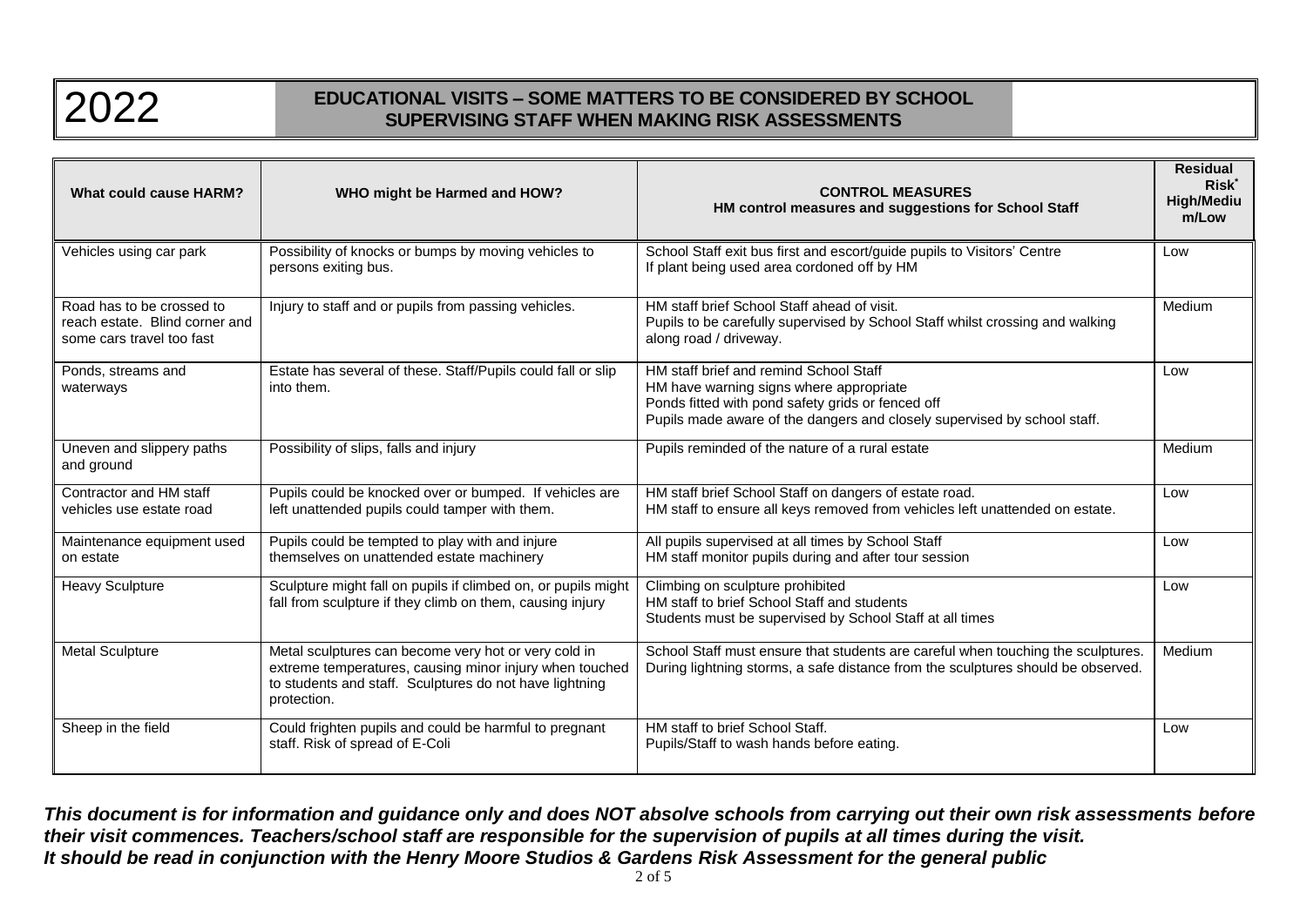

| Exposure to weather                                 | Pupils or staff too cold, too hot or get wet from the rain                                                                                                                      | HM staff to brief School Staff<br>School Staff to ensure all pupils have appropriate clothing for expected weather.                                                 | Medium |
|-----------------------------------------------------|---------------------------------------------------------------------------------------------------------------------------------------------------------------------------------|---------------------------------------------------------------------------------------------------------------------------------------------------------------------|--------|
| Bees/wasps (when in the<br>correct season).         | Pupils or staff might be stung.                                                                                                                                                 | <b>HM staff brief School Staff</b><br>School staff ensure they have proper medication for pupils/staff allergic<br>bee/wasp stings in season.                       | Low    |
| Kerosene, diesel and petrol                         | Can be accessed by pupils as the tanks are closed away<br>but not locked. These fuels are highly flammable and<br>toxic.                                                        | School staff must remain vigilant at all times, and pupils must always be<br>supervised while on HM property.                                                       | Medium |
| <b>Treatment Plants and Pump</b><br><b>Stations</b> | Can be accessed by pupils as the tanks are closed away<br>but not locked. These areas contain chemicals and waste.                                                              | School staff must remain vigilant at all times, and pupils must always be<br>supervised while on HM property.                                                       | Medium |
| Sculpture indoors                                   | Could be knocked over if smaller spaces are overcrowded<br>causing injury to staff or pupils                                                                                    | School staff must ensure that they supervise pupils closely<br>HM staff and School Staff to limit numbers into vulnerable spaces<br>'No touching' policy in studios | Low    |
| Pupils unaccompanied in<br>grounds                  | If students are not properly supervised, all the hazards<br>and risks already covered are increased.                                                                            | Ensure the group has proper and sufficient staff to pupil ratio<br>HM staff monitor grounds for unacceptable/dangerous behaviour                                    | Medium |
| Pupil/pupils lost or separated<br>from group        | Possibility of a pupil getting separated from group                                                                                                                             | Regular headcounts required, particularly on exiting buildings<br>School Staff to brief pupils on itinerary and arrangements.                                       | Low    |
| Shop                                                | Possibility of merchandise being knocked over.                                                                                                                                  | Numbers in shop at any one time limited to 10 students                                                                                                              | Low    |
| Accident/injury                                     | Despite all precautions someone may be injured                                                                                                                                  | HM staff have First Aid trained personnel on site<br>School Staff to be briefed on action in event of injury                                                        | Low    |
| <b>Group Control</b>                                | During tour pupils divide into smaller groups of 15. After<br>tour they will go out into the grounds without an HM staff<br>guide but will need to be supervised appropriately. | School Staff to make plans for this and have enough supervisors.                                                                                                    | Medium |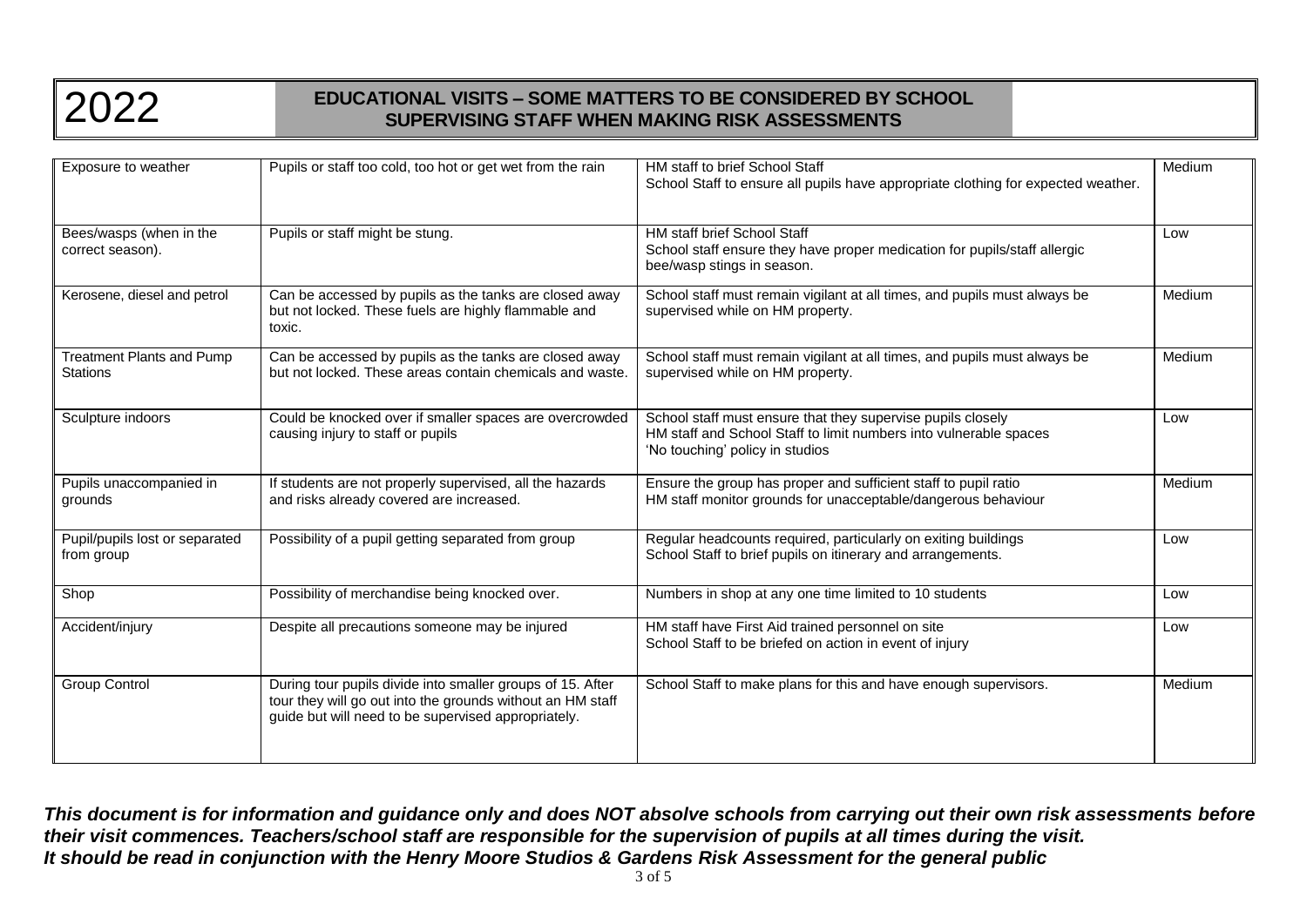**ACTION PLAN** School staff to complete, giving details of actions to be taken by school staff that will reduce risks to health and safety.

| Describe as fully as possible the action to be taken | WHO is responsible for<br>ensuring the action is carried<br>out? | Date by which action is to be<br>completed |
|------------------------------------------------------|------------------------------------------------------------------|--------------------------------------------|
|                                                      |                                                                  |                                            |
|                                                      |                                                                  |                                            |
|                                                      |                                                                  |                                            |
|                                                      |                                                                  |                                            |
|                                                      |                                                                  |                                            |
|                                                      |                                                                  |                                            |
|                                                      |                                                                  |                                            |
|                                                      |                                                                  |                                            |